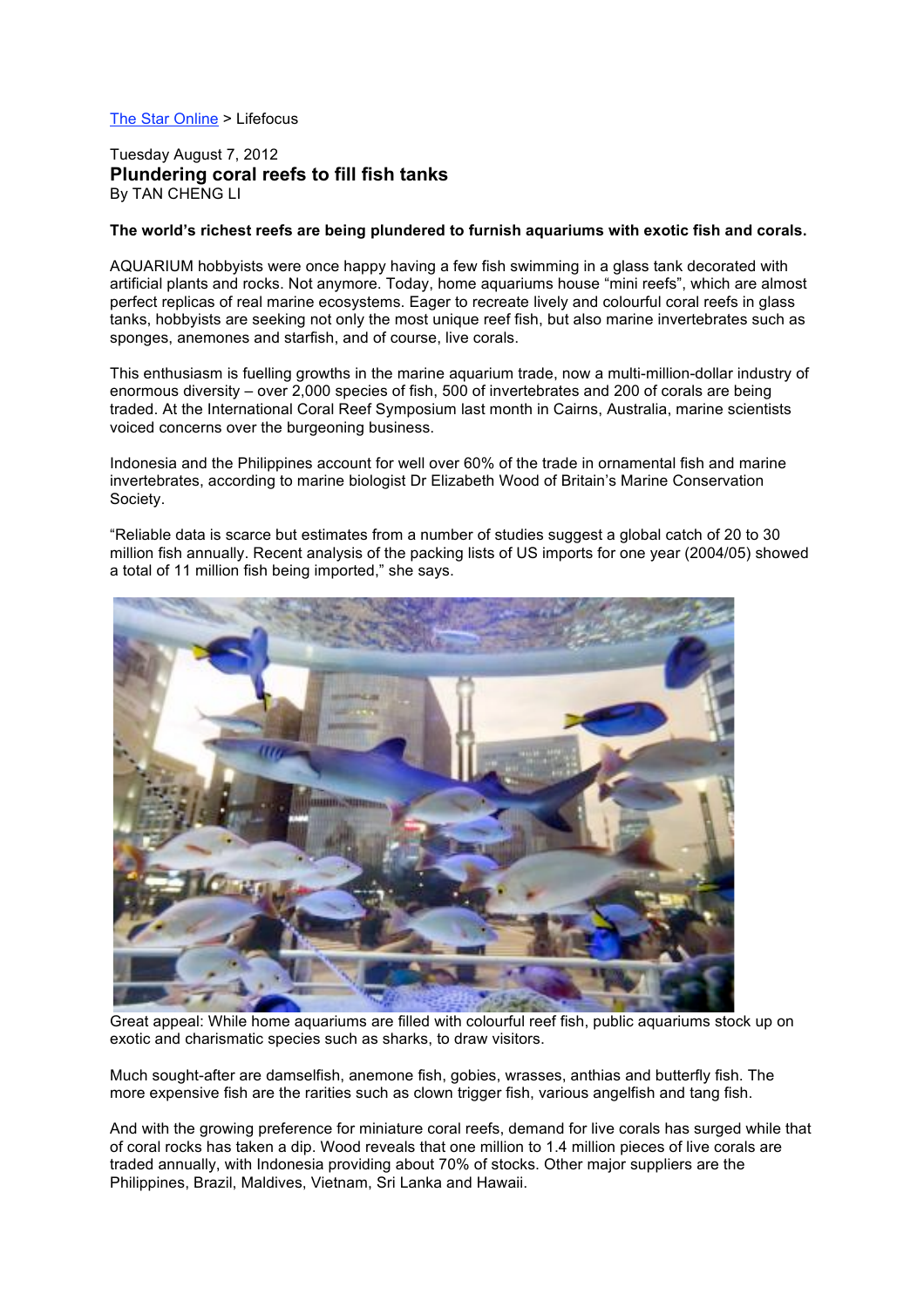Driving the trade are not just hobbyists, but also public aquaria which, having large tanks, seek charismatic big fish such as sharks, rays, groupers and moray eels. Most of the coral reef animals end up in the United States, Europe, and increasingly, the Far East.

Unfortunately, much of the trade involves "illegal, unreported and unregulated fishing", according Dr Barbara Best, coastal resources and policy adviser at the US Agency for International Development (USAID). "Many countries with coral reefs lack the policy and regulatory tools necessary to prevent large-scale trafficking and to effectively manage the trade in a way that promotes sustainable use," she writes in her paper *Coral Reef Wildlife Trade: Global Goods And Shared Management Responsibility*.



Colourful reef fish and live corals are a hit with aquarium hobbyists. With commercial breeding of these marine creatures having little success, stocks are still being taken from the wild.

The unsustainable practices and lax regulation worry scientists as they threaten the health of vulnerable coral reef species and ecosystems. Fishermen often over-exploit fish populations and use fishing methods, such as cyanide fishing, that harm marine organisms and habitats. "The unsustainable trade adds to the cumulative stresses that coral reefs are facing from climate change, ocean acidification, over-fishing, destructive fishing and land-based pollution," writes Best.

Wood says harvesting of corals and coral rocks is potentially damaging for not only does it remove and damage habitat, it reduces coral density and diversity, and can eventually undermine the reef structure. Also, targeted collection of desired fish and popular colour morphs puts some species at risk of depletion.

Much depends on the intensity of collection, the population size and the biological characteristics of the species concerned, she adds. "Currently, there is no evidence of any species collected for the marine ornamental trade being at risk of global extinction but there is evidence of local depletions."

The Banggai cardinalfish (*Pterapogon kauderni*), found only in the Banggai Islands of Sulawesi, Indonesia, is a case in point. In the mid-2000s, as many as a million specimens were captured annually from a population believed to be only around two million. Today, surveys show drastic declines in the wild, and local extinction at some sites.

Over-harvesting of targeted species can also have an ecosystem-wide impact – for instance, the removal of herbivores and grazers will mean that algae will proliferate in reefs.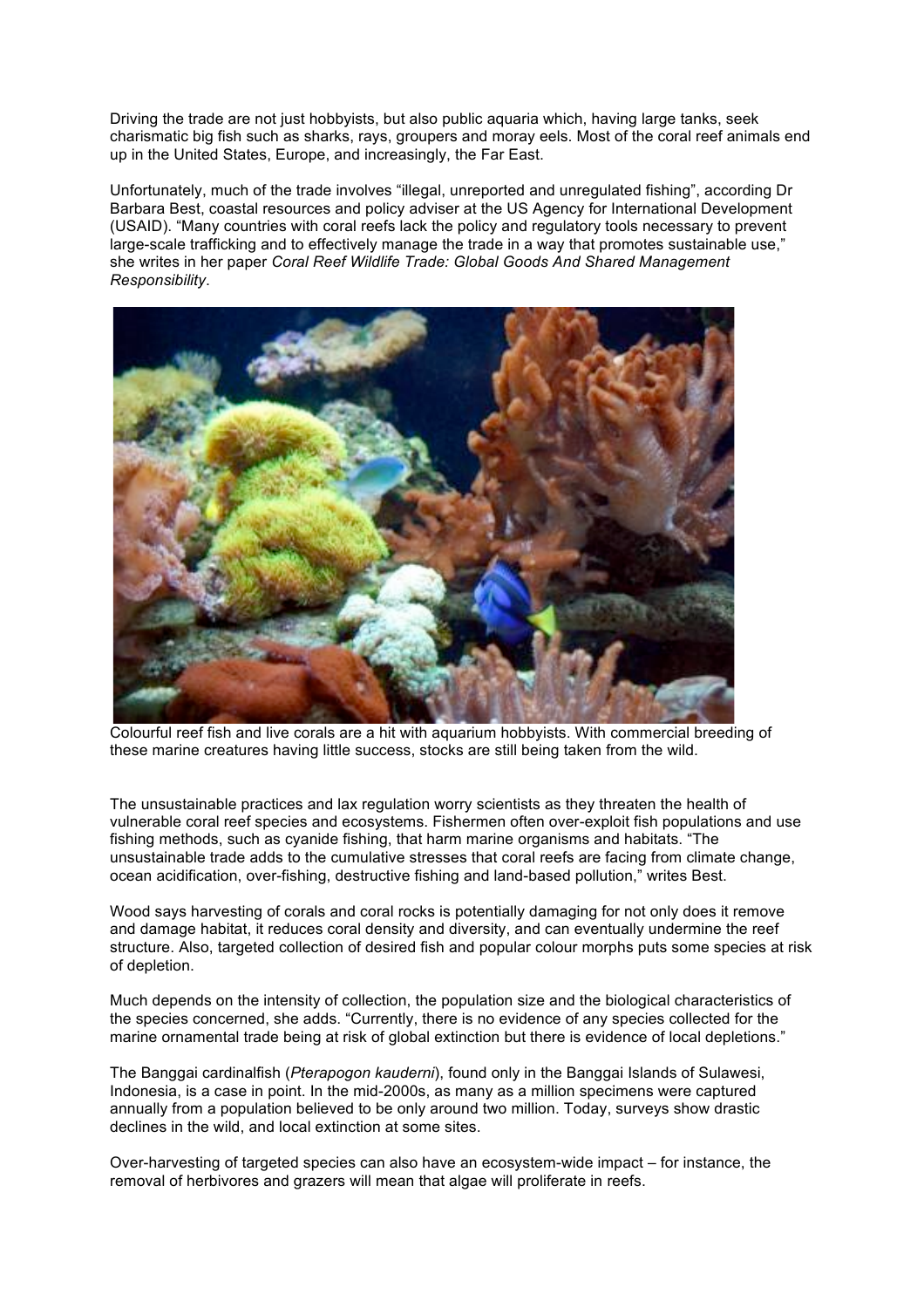Then there is the problem of invasive, alien species. The gorgeous lionfish, native to the Indian and Pacific Oceans, were exported in large numbers for home aquariums the world over and soon found their way into Atlantic and Caribbean waters. In the US state of Florida, they are devouring smaller fish such as juvenile groupers and snappers, thus destroying local fisheries.

## **Controlling trade**

Considering the pressures currently faced by reefs, it is important that aquarium fisheries are monitored and managed to ensure they are sustainable. A number of countries have prohibited harvesting and commercial trade in wild-harvested corals and coral rocks – among them are Mozambique, Vietnam, Vanuatu, Marshall Islands and Tonga. The inclusion of corals in Appendix II of the Convention on International Trade in Endangered Species (CITES) has driven management action as permits are required for their trade.

But management challenges and uncertainties remain. For instance, countries set their own export quotas, and these might not be based on scientific assessments. Also, the seahorse is the only marine aquarium fish species that is listed in CITES. Among the non-fish species, only giant clams, queen conch, and marine mussels are controlled under CITES.

Laura Dee, a PhD student at the University of California, Santa Barbara, the United States, found that "laws, management strategies, and trade reforms have been implemented worldwide, but with varying efficacy". In her survey on the management efforts of 24 countries, she found that only a third have fisheries management plans and less than 5% have assessed stocks of traded species or restrict collection volumes. There are laws protecting endangered species in only 38% of the countries and 46% do not have protected marine areas.

She found that Indonesia and the Philippines, the two largest suppliers of ornamental coral reef wildlife, do not survey wild stocks to determine the amount of corals and fish that could be harvested, and do not designate collection areas.

Farmed corals can relieve pressure on wild stocks but they now make up only a fifth of the trade and there is no immediate prospect of the volume growing significantly, chiefly because propagation has been successful so far only for the fast-growing, small-polyp varieties such as staghorn corals (*Acropora*), plate or table corals (*Montipora*) and cauliflower or brush corals (*Pocillopora*). Fragments of these can be grown out to produce colonies of marketable size.

There has been little or no commercial success with large-polyp varieties such as elegance corals (*Catalaphyllia*), bubble corals (*Plerogyra*) and brain corals (*Trachyphyllia*), which are hugely popular among aquarium hobbyists.

Wood says coral and fish harvesting can be sustainable provided they are managed on-site and are based on sound information about species abundance, vulnerability and resilience.

Reef-rich countries, she says, need to set total allowable catch (TAC) and export quotas, to ensure that vulnerable species are not over-exploited. Harvesting can be controlled through licensing and restricting the number of collectors. Designating collection and "no-take" areas will also help conserve stocks. Species known to have poor chances of survival should not be traded. Certification can also help promote sustainable fisheries and good practice.

She says that in Papua New Guinea, the aquarium fishery was started only after the Department of Natural Resources had carried out surveys of collecting areas and established TACs. The main challenge is that the implementation of TACs and quotas requires considerable resources on the ground, such as recording of daily catch and capacity to quickly analyse the data and provide feedback.

Wood also urges for mandatory minimum standards of handling and welfare to reduce the current high mortality (30% to 40%) of aquarium fish during transportation.

USAID's Best says that since demand is driven by importing countries, they must be part of the solution. She says both exporting and importing countries should have complementary regulating and policy frameworks. "Appropriate policies by importing countries can support efforts by the exporters to regulate the trade, promote best practices, support local management efforts and create incentives for sustainable use and conservation of coral reef ecosystems."